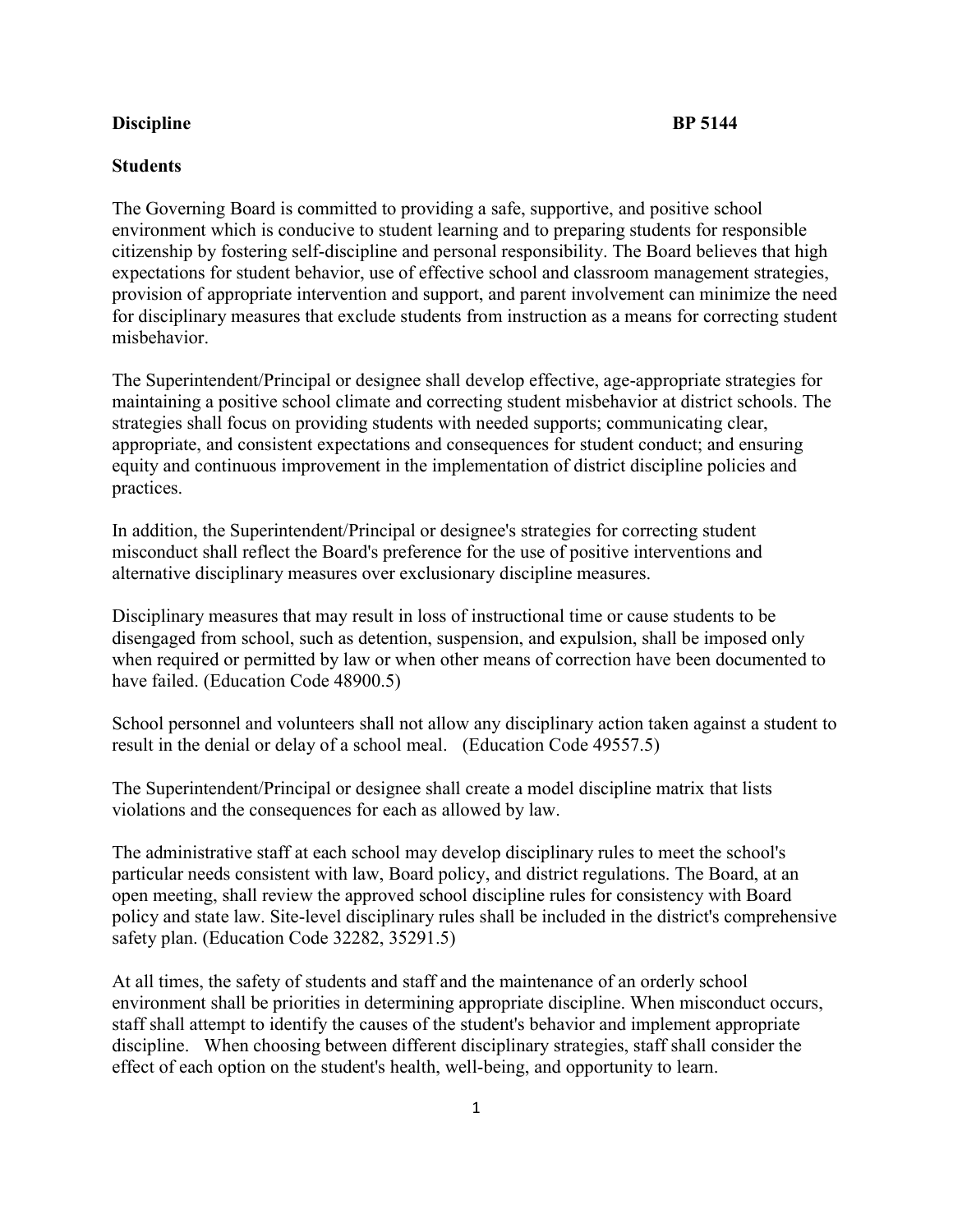Staff shall enforce disciplinary rules fairly, consistently, and in accordance with the district's nondiscrimination policies.

The Superintendent/Principal or designee shall provide professional development as necessary to assist staff in developing the skills needed to effectively implement the disciplinary strategies adopted for district schools, including, but not limited to, consistent school and classroom management skills, effective accountability and positive intervention techniques, and development of strong, cooperative relationships with parents/guardians.

District goals for improving school climate, based on suspension and expulsion rates, surveys of students, staff, and parents/guardians regarding their sense of school safety, and other local measures, shall be included in the district's local control and accountability plan, as required by law.

At the beginning of each school year, the Superintendent/Principal or designee shall report to the Board regarding disciplinary strategies used in district schools in the immediately preceding school year and their effect on student learning.

Legal Reference: EDUCATION CODE 32280-32288 School safety plans 35146 Closed sessions 35291 Rules 35291.5-35291.7 School-adopted discipline rules 37223 Weekend classes 44807.5 Restriction from recess 48900-48926 Suspension and expulsion 48980-48985 Notification of parent/guardian 49330-49335 Injurious objects 49550-49562 Meals for needy students 52060-52077 Local control and accountability plan CIVIL CODE 1714.1 Parental liability for child's misconduct CODE OF REGULATIONS, TITLE 5 307 Participation in school activities until departure of bus 353 Detention after school UNITED STATES CODE, TITLE 42 1751-1769j School Lunch Program 1773 School Breakfast Program Management Resources:

CSBA PUBLICATIONS

Providing a Safe, Nondiscriminatory School Environment for Transgender and Gender-Nonconforming Students, Policy Brief, February 2014